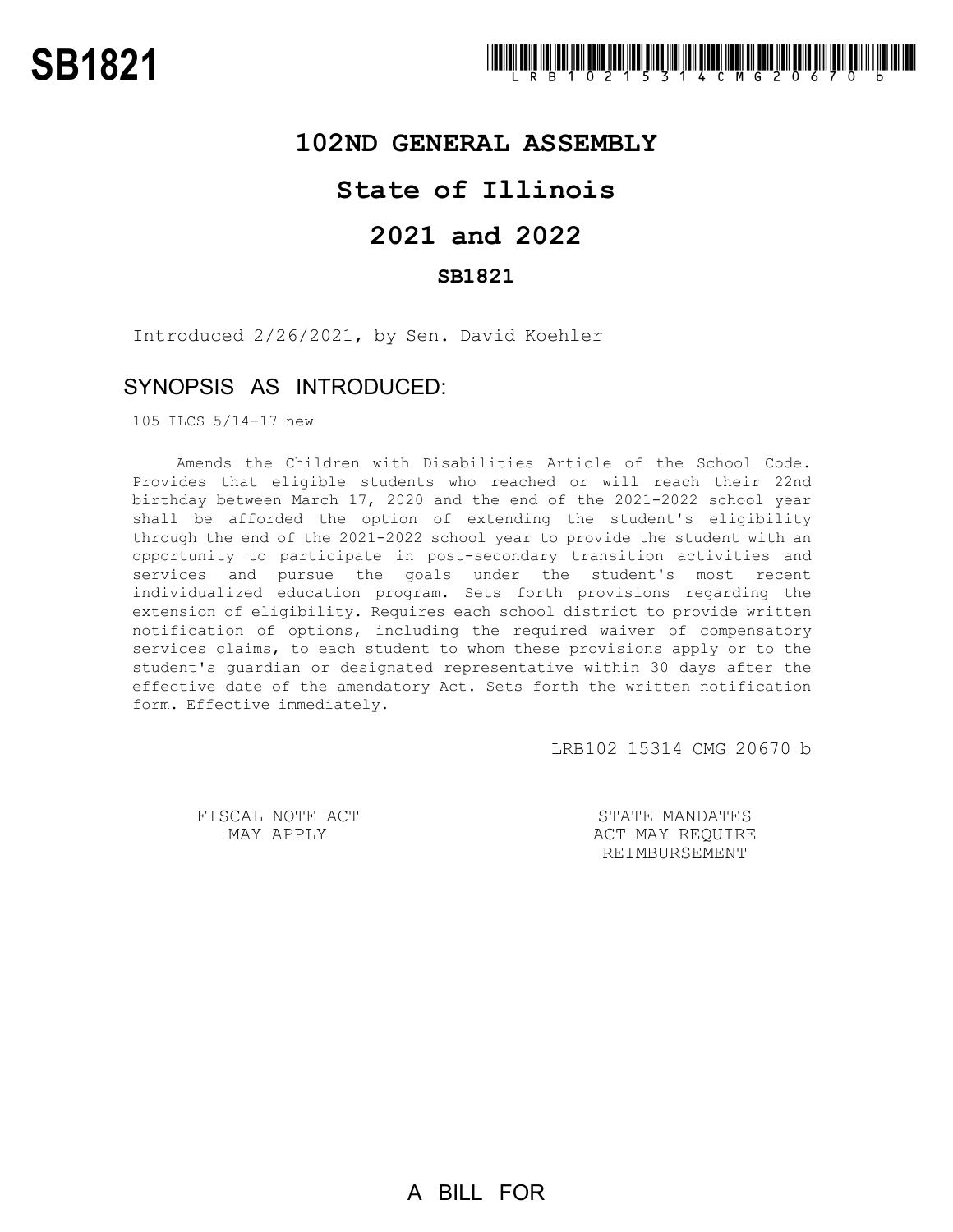1

AN ACT concerning education.

## **Be it enacted by the People of the State of Illinois, represented in the General Assembly:** 2 3

Section 5. The School Code is amended by adding Section 14-17 as follows: 4 5

(105 ILCS 5/14-17 new) 6

Sec. 14-17. COVID-19 Post-secondary transition recovery eligibility. 7 8

(a) Eligible students who reached or will reach their 22nd birthday between March 17, 2020 and the end of the 2021-2022 school year have been and will be uniquely impacted by the COVID-19 pandemic and resulting closures or significant limitations on in-person instruction, activities, and services. These students have had limited or no opportunity to engage in the in-person activities and services required by their individualized education programs, have been severely limited in achieving their transition goals, and have lost or will lose eligibility by the end of the 2021-2022 school year. (b) Accordingly, these students or, if applicable, their guardians or designated representatives, shall be afforded the option of extending the student's eligibility through the end of the 2021-2022 school year to provide the student with an opportunity to participate in post-secondary transition 9 10 11 12 13 14 15 16 17 18 19 20 21 22 23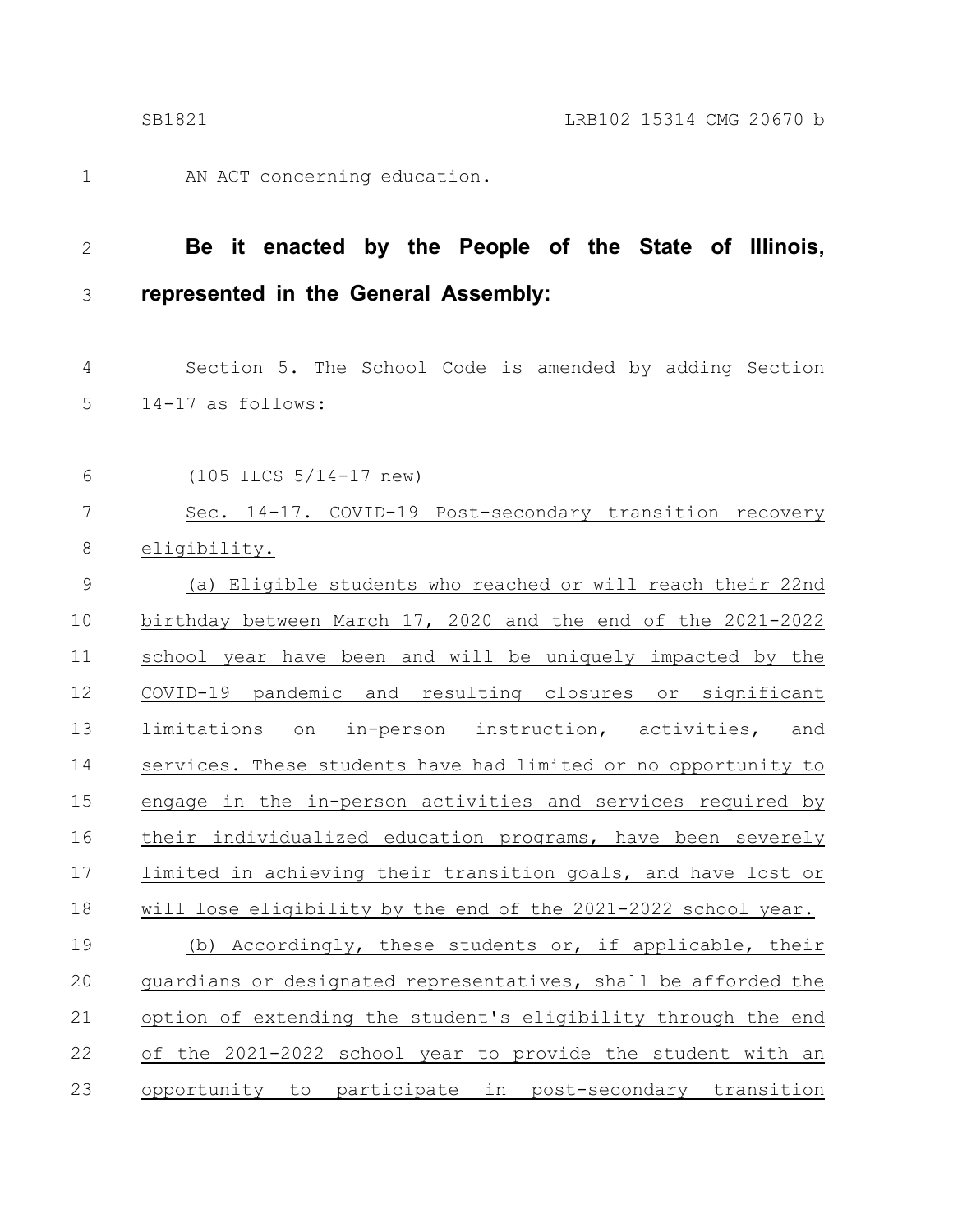SB1821 - 2 - LRB102 15314 CMG 20670 b

| $\mathbf{1}$  | pursue the goals<br>under<br>the<br>activities<br>and<br>services<br>and |
|---------------|--------------------------------------------------------------------------|
| $\mathbf{2}$  | student's most recent individualized education program (IEP).            |
| 3             | Nothing in this Section shall be construed to restrict the               |
| 4             | student's IEP team, including the student and the student's              |
| 5             | guardian or designated representative, from modifying the                |
| 6             | goals or developing new goals to address<br>student's IEP                |
| 7             | regression or newly identified student needs during the period           |
| 8             | of extended eligibility. A request to opt for an extension of            |
| $\mathcal{G}$ | eligibility must be submitted to the school district and the             |
| 10            | waiver required under subsection (c) of this Section no later            |
| 11            | than December 1, 2021. Services shall resume no later than 10            |
| 12            | school days after receipt of the request for an extension of             |
| 13            | eligibility.                                                             |
| 14            | (c) If a student or guardian or designated representative                |
| 15            | opts for an extension of eligibility under this Section, that            |
| 16            | person must waive in writing any claims for compensatory                 |
| 17            | services due to events that occurred between March 17, 2020              |
| 18            | and the resumption of services in the 2021-2022 school year.             |
| 19            | (d) A student or, if applicable, a student's quardian or                 |
| 20            | designated representative who chooses not to opt for an                  |
| 21            | additional year of eligibility must be offered a meeting with            |
| 22            | the student's IEP team to discuss the student's need for                 |
| 23            | compensatory services. The meeting must occur no later than              |
| 24            | October 31, 2021. If the student, guardian, or designated                |
| 25            | representative disagrees with the outcome of the IEP meeting,            |
| 26            | the student, quardian, or designated representative shall have           |
|               |                                                                          |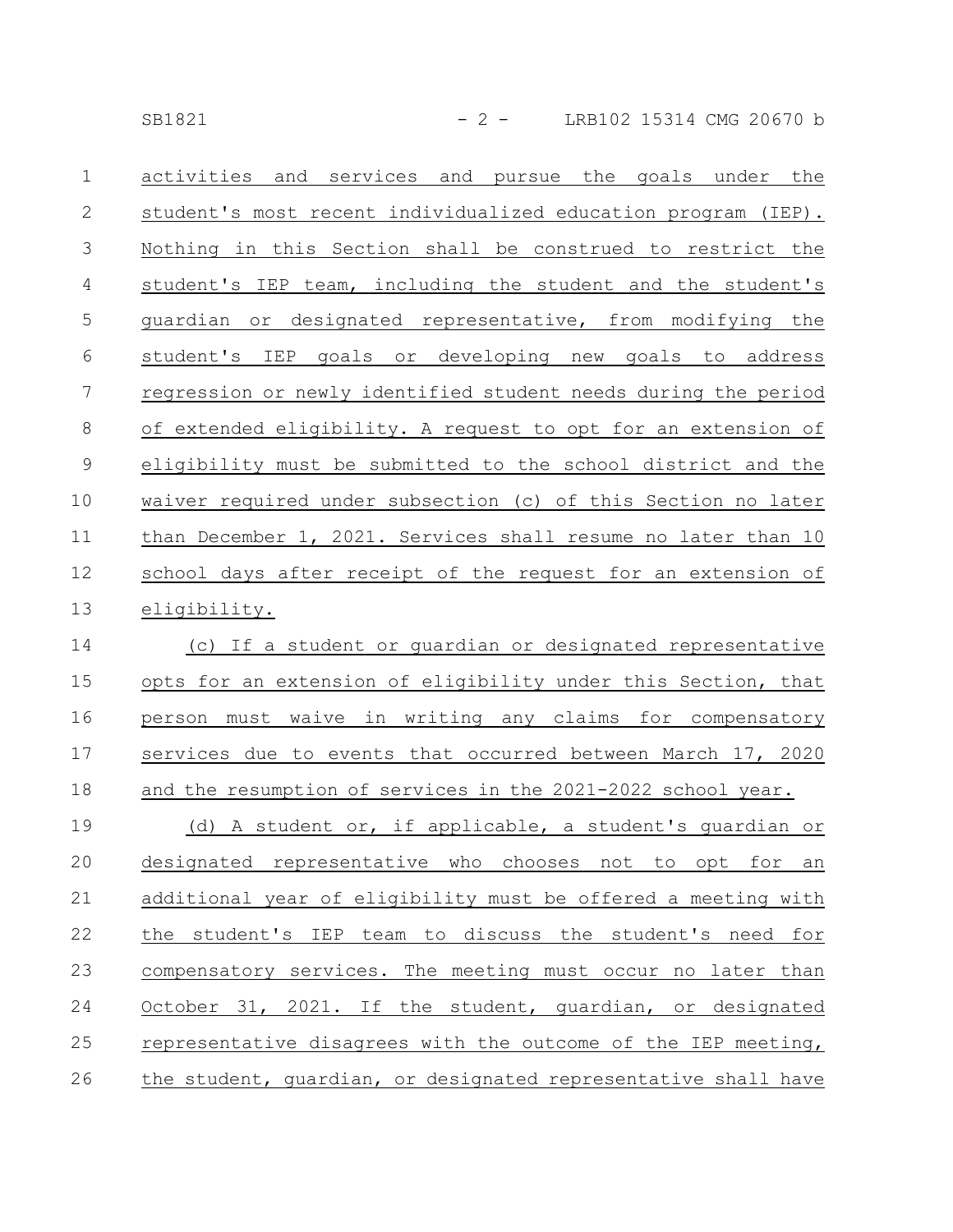| $\mathbf{1}$   | the option of (i) extending the student's eligibility under |                            |  |  |       |
|----------------|-------------------------------------------------------------|----------------------------|--|--|-------|
| 2              | this Section or (ii) seeking relief through the procedural  |                            |  |  |       |
| 3              | safequards available under the federal Individuals with     |                            |  |  |       |
| $\overline{4}$ | Disabilities Education Act and this Code for resolving      |                            |  |  |       |
| $\overline{5}$ | disputes, including                                         | mediation, due process, or |  |  | State |
| 6              | complaint.                                                  |                            |  |  |       |

(e) Each school district shall provide written notification of the options under this Section, including the required waiver of compensatory services claims, to each student to whom this Section applies or the student's guardian or designated representative within 30 days after the effective date of this amendatory Act of the 102nd General Assembly. The notification shall be identical to or substantially the same as the following form: 7 8 9 10 11 12 13 14

#### NOTIFICATION TO STUDENT AND GUARDIAN/DESIGNATED 15

#### REPRESENTATIVE OF EXTENDED SPECIAL EDUCATION 16

|--|

- DATE: (INSERT DATE) 18
- STUDENT'S NAME: (INSERT NAME) 19
- STUDENT'S ADDRESS: (INSERT ADDRESS) 20
- STUDENT'S DATE OF BIRTH: (INSERT DATE OF BIRTH) 21

### Dear (INSERT NAME OF STUDENT AND GUARDIAN/DESIGNATED REPRESENTATIVE): 22 23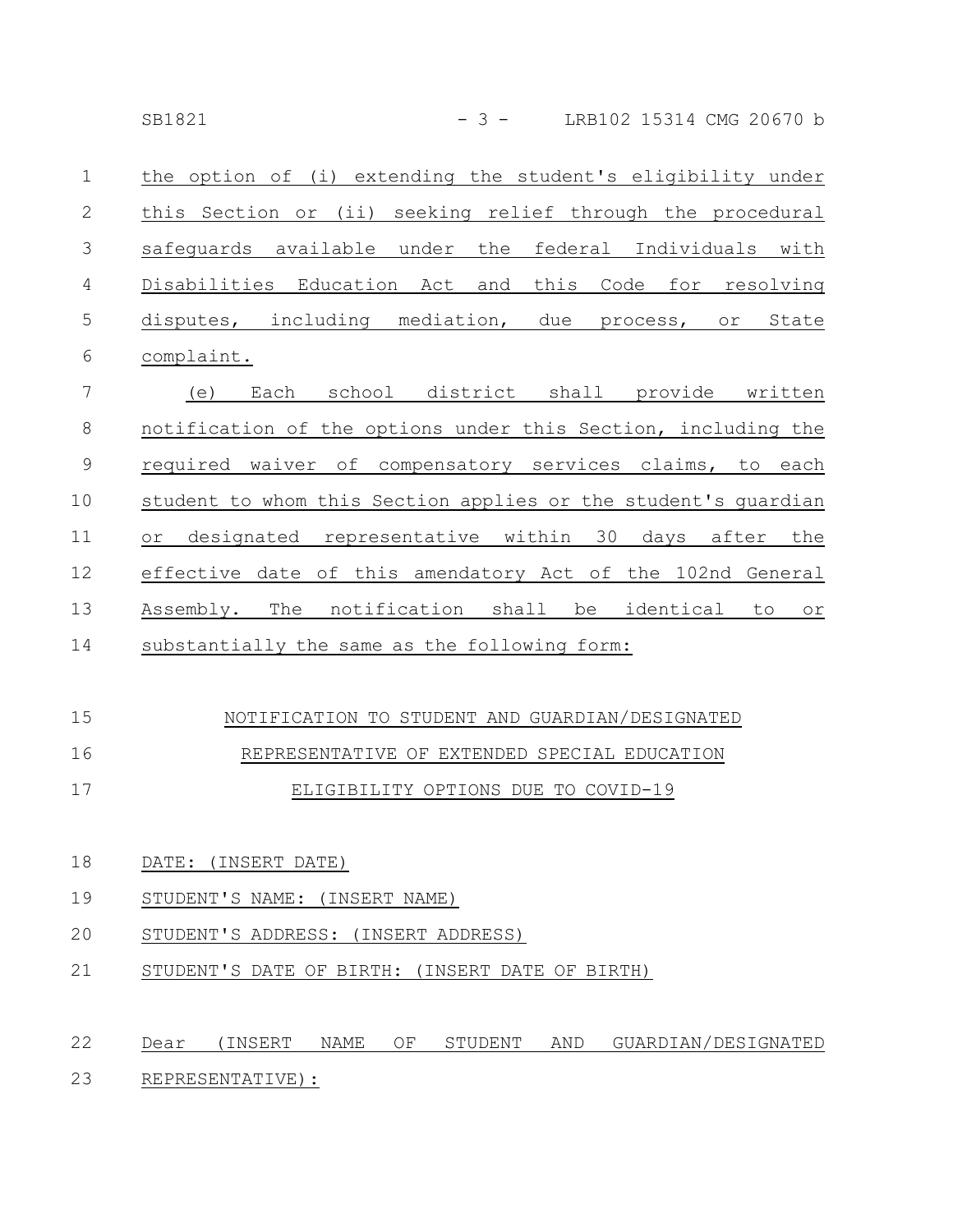| $\mathbf{1}$  | A new Illinois law gives certain students the option of        |
|---------------|----------------------------------------------------------------|
| $\mathbf{2}$  | extending their special education eligibility due to the       |
| 3             | COVID-19 public health emergency that has limited in-person    |
| 4             | transition activities and services. The extended period of     |
| 5             | eligibility lasts through the 2021-2022 school year and is     |
| $6\,$         | intended to allow the student to continue the student's        |
| 7             | participation in IEP activities, receive IEP services, and     |
| $8\,$         | pursue IEP goals according to the IEP that was in effect       |
| $\mathcal{G}$ | immediately before the student's 22nd birthday. The student's  |
| 10            | IEP team, which includes the student and the student's         |
| 11            | guardian or designated representative, may agree to modify the |
| 12            | student's goals or IEP activities or goals to address loss of  |
| 13            | progress during the COVID-19 pandemic or to write new goals to |
| 14            | address newly identified student needs.                        |
| 15            | To qualify for extended eligibility, the student must meet     |
| 16            | the following requirements:                                    |
| 17            | 1. The student reached or will reach age 22 between            |
| 18            | March 17, 2020 and the end of the 2021-2022 school year.       |
| 19            | 2. The student had an IEP in effect on the day before          |
| 20            | the student's 22nd birthday.                                   |
| 21            | 3. The student or the student's guardian or designated         |
| 22            | representative agrees to waive any claims the student may      |
| 23            | have for compensatory services due to events that occurred     |
| 24            | between March 17, 2020 and the date the student's IEP          |
| 25            | services and activities resume in the 2021-2022 school         |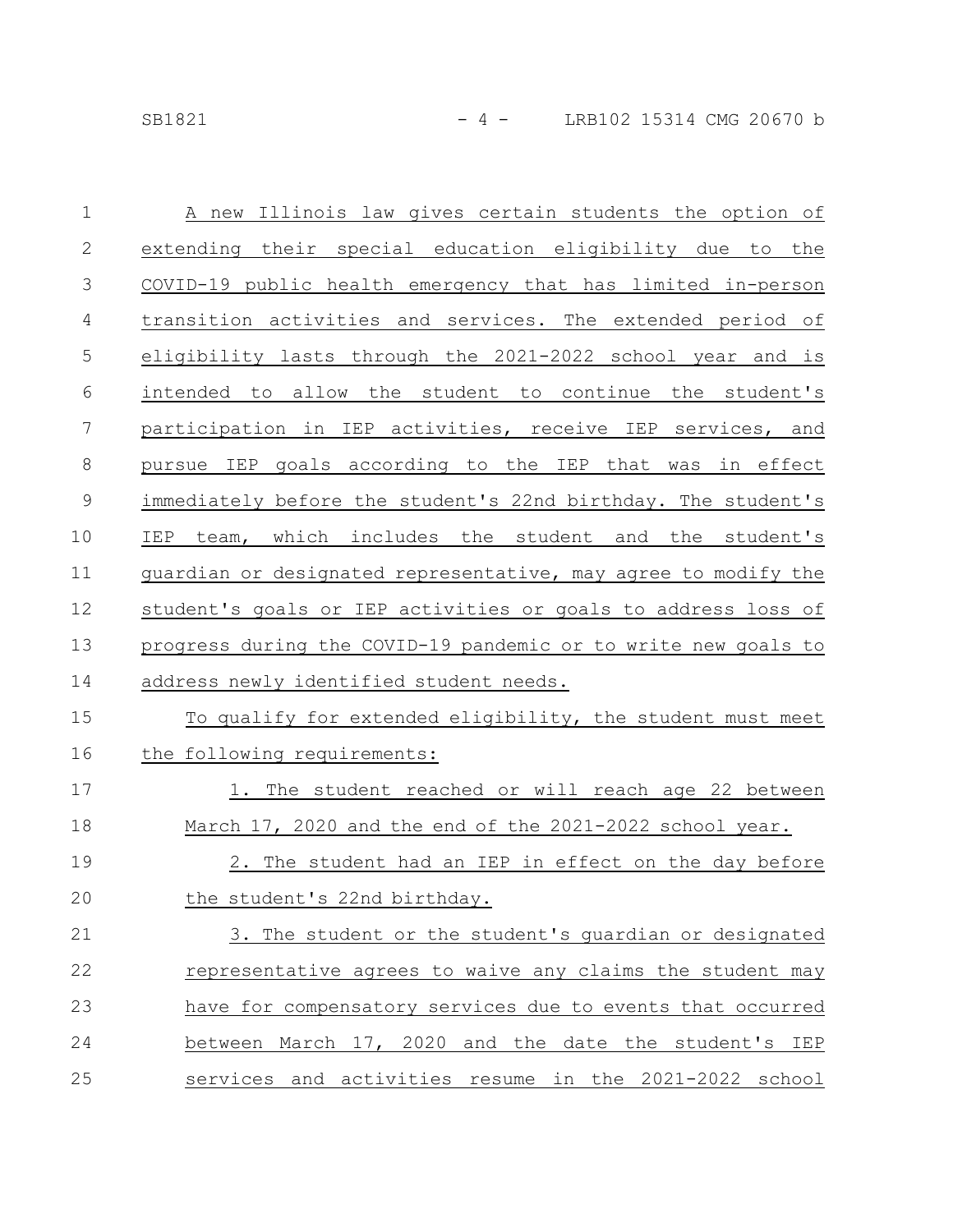## SB1821 - 5 - LRB102 15314 CMG 20670 b

year. 1

( ) BY CHECKING THIS BOX AND RETURNING THIS DOCUMENT ON OR BEFORE DECEMBER 1, 2021, THE STUDENT OR THE STUDENT'S GUARDIAN OR DESIGNATED REPRESENTATIVE CHOOSES THE OPTION OF EXTENDING THE STUDENT'S ELIGIBILITY FOR SPECIAL EDUCATION UNTIL THE END OF THE 2021-2022 SCHOOL YEAR AND WAIVES ANY CLAIMS FOR COMPENSATORY SERVICES THAT AROSE DUE TO EVENTS THAT OCCURRED BETWEEN MARCH 17, 2020 AND THE DATE SERVICES ARE RESUMED IN THE 2021-2022 SCHOOL YEAR. 2 3 4 5 6 7 8 9

IF YOU DO NOT CHECK THE BOX ABOVE YOU DO NOT WAIVE ANY CLAIMS FOR COMPENSATORY SERVICES AND MAY SEEK RELIEF THROUGH THE PROCEDURAL SAFEGUARDS AVAILABLE UNDER IDEA AND THE ILLINOIS SCHOOL CODE, INCLUDING AN IEP TEAM MEETING, MEDIATION, STATE COMPLAINT. OR DUE PROCESS. 10 11 12 13 14

IN ADDITION, IF YOU DO NOT CHECK THE BOX ABOVE, THE SCHOOL DISTRICT MUST SCHEDULE AND HOLD AN IEP MEETING NO LATER THAN OCTOBER 31, 2021 TO CONSIDER COMPENSATORY SERVICES FOR THE STUDENT DUE TO THE COVID-19 PUBLIC HEALTH EMERGENCY. 15 16 17 18

IF YOU ARE NOT SATISFIED WITH THE OUTCOME OF THE IEP MEETING, YOU CONTINUE TO HAVE THE OPTION OF CHECKING THE BOX AND RETURNING THIS DOCUMENT TO THE SCHOOL DISTRICT ON OR BEFORE DECEMBER 1, 2021 TO RECEIVE AN EXTENSION OF ELIGIBILITY 19 20 21 22